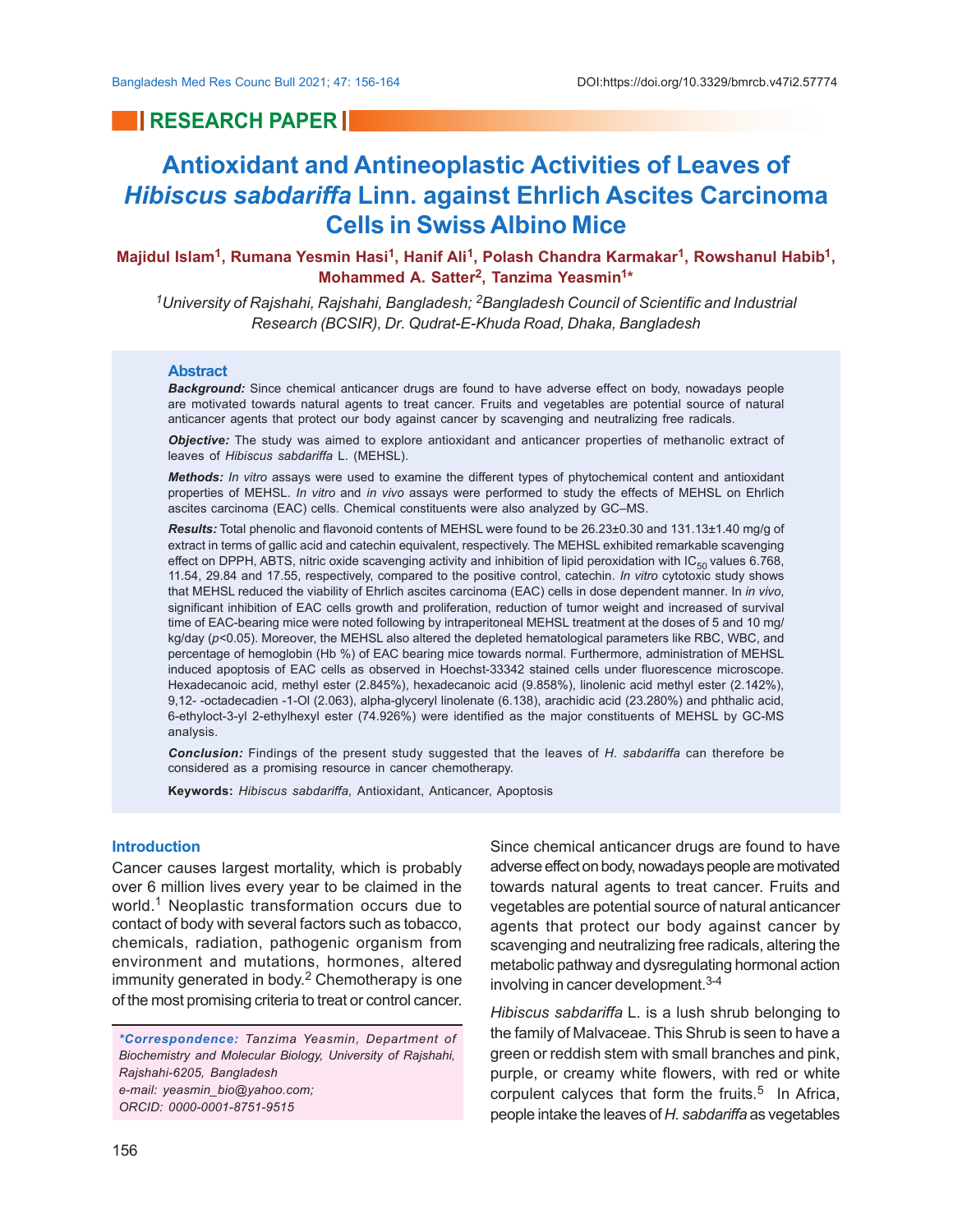in the form of soups and sauces. $^6\,$  The previous study showed that the leaf extract of *H. sabdariffa* occupied anti-hyperammonemic, anti-atherosclerotic, anti-filarial and anti-hyperlipidimic properties.<sup>7-10</sup> The antineoplastic potential of leaves from *H. sabdarifa* against EAC cells is not available in the article. Therefore, the aim of the present study was to explore the antioxidant, cytotoxic and anticancer potential of methanolic extract of leaves from *H. sabdariffa* against EAC cells bearing mice. The study also analyzed the chemical constituents of methanol extract of *H. sabdariffa* leaves.

#### **Materials and Methods**

*Plant materials:* The leaves of *H. sabdariffa* (taxonomically identified with the help of department of Botany, University of Rajshahi) were collected from the district of Rajshahi, Bangladesh in February- march in 2016 during the stages of infant, mature and ripen. The voucher sample (No. 12) of this collection was deposited for further reference.

*Extract preparation:* The air-dried and coarsely powdered plant materials were successively macerated with methanol (250 g powder in 500 ml methanol) at room temperature. The obtained liquid methanolic extract was evaporated using a rotary evaporator at 40<sup>0</sup>C followed by filtration to have dried methanolic extract (about 10% yield).

*Chemicals and reagents:* Roswell Park Memorial Institute (RPMI) 1640-medium and MTT were from Sigma-Aldrich, USA. Penicillin-streptomycin and fetal calf serum from Invitrogen (USA). Trypan blue and all other chemicals/reagents were of analytical grade obtained commercially.

*Determination of total phenolic content:* Total soluble phenolic remaining in MEHSL were ascertained with Folin-ciocalteau reagent using Gallic acid as a standard reference.<sup>11</sup> A mixture of 500 µl MEHSL solution and 2.5 ml of Folin-ciocalteau reagent were placed in test tubes and vigorously homogenized. After 5 min, 2.5 ml of 7.5% (w/v)  $\mathrm{Na}_2\mathrm{CO}_3$  were added and ultimately, allowed to be incubated at room temperature for 30 min. The absorbance was then measured at 760 nm and results were revealed in gm. of Gallic acid equivalent per gm. of dry weight.

*Determination of total flavonoid content:* To quantify flavonoid content using AlCl $_3$  solution, catechin was applied as a reference standard.12 Briefly, 500 µl of MEHSL was interlarded with 5 ml of distilled water

and 0.3 ml of  $\mathsf{NaNO}_3$  solution. After 5 min of incubation at room temperature, 0.6 ml of 10% AlCl<sub>3</sub> solution was added. Subsequently, 2 ml of 1M NaOH solution was added to the mixture and finally incubated for 15 min at room temperature. The absorbance was then measured at 510 nm and the amount of total flavonoid content was expressed in terms of mg equivalent of catechin per g of dry weight.

*Determination of DPPH free radical scavenging activity* Photoconstituents that remain in plant extract donate hydrogen to scavenge radicals. Hydrogen donation or free radical scavenging ability of MEHSL was measured using the stable radical DPPH and ascorbic acid as a reference standard.13 Briefly, 3 ml methanolic solution of DPPH was added to 1 ml of MEHSL solution in methanol at different concentrations and allowed to be incubated at room temperature for 30 min. The absorbance was then measured at 517 nm. Catechin was used as positive control. The percentage of free radicals, inhibited by the extract indicates the DPPH free radical scavenging activity that was calculated according to the following equation:

SA% = [(Absorbance of control– Absorbance of sample) /Absorbance of control] ×100

*Scavenging effect of the ABTS radical:* ABTS radical cation assay was conducted through preparing a solution with equal volume of 7 mM ABTS and 2.45 mM potassium persulfate and subsequently, incubating to generate ABTS. + Cation in the dark at room temperature for 12h.<sup>14</sup> This solution was delivered to be diluted with water to obtain an absorbance at 734 nm of 0.70±0.02. 3 ml of this prepared solution with 1ml of MEHSL solution at distinct concentrations were interlarded vigorously and finally, the absorbance was measured at 734 nm after staying for 6 min. Catechin was used as positive control. The percentage of inhibition was measured similar to that of DPPH assay.

*Nitric oxide radical scavenging activity:* Nitric oxide evolved from nitroprusside was measured by greiss reaction. Sodium nitropruside is decomposed to generate NO in aqueous solution at physiological pH. This NO interacts with oxygen to produce stable nitrate and nitrite ions, the amount of which can be estimated by greiss reaction.<sup>15</sup> Briefly, 2 ml of 10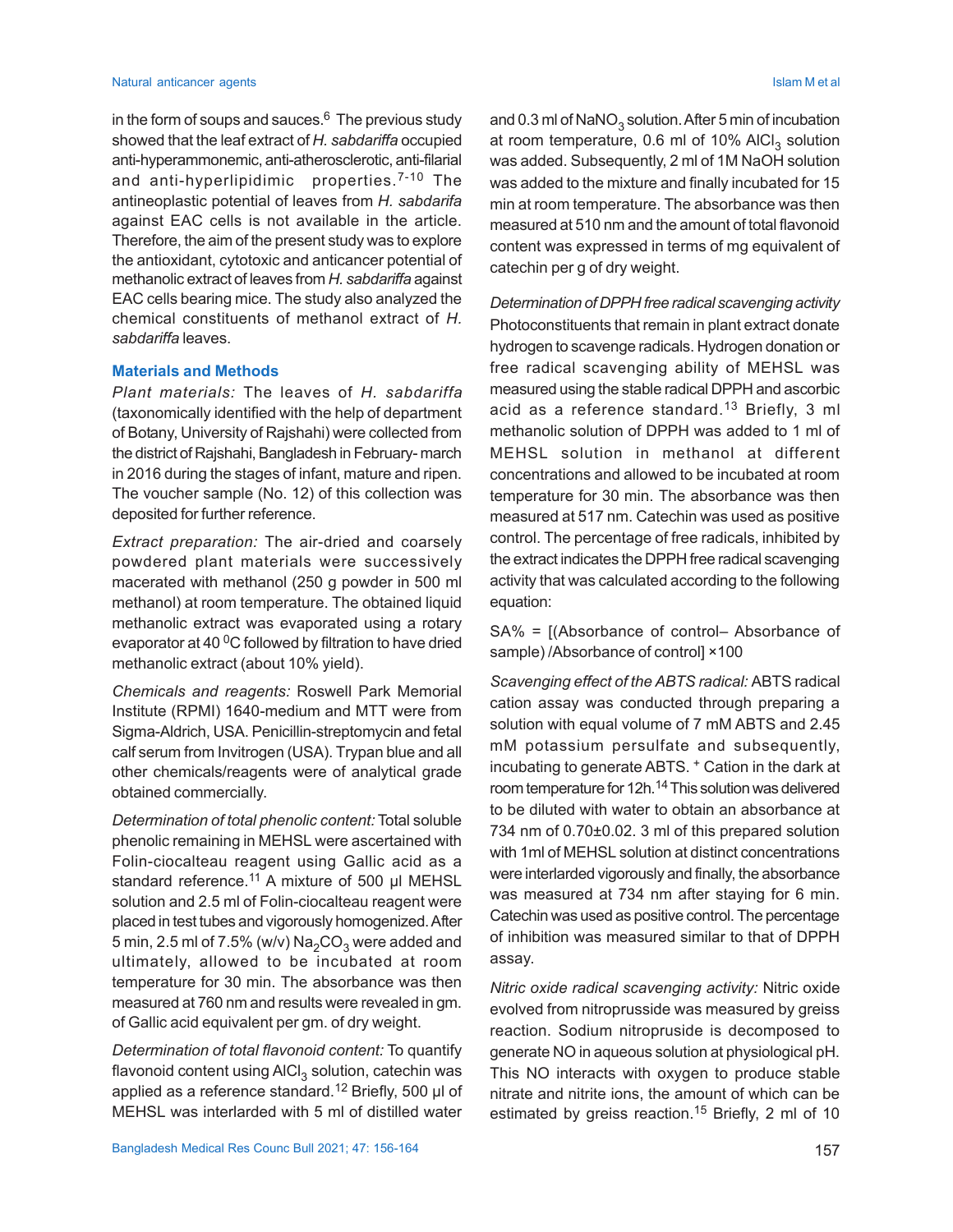mM sodium nitropruside in phosphate buffered saline was mixed with 0.5 ml of MEHSL solution at distinct concentrations and allowed to be incubated at room temperature for 150 min. Then, 0.5 ml of greiss reagent (1 ml of o.33% sulfanilic acid reagent in 20% glacial acetic acid) was added to the test solutions and kept at room temperature for 5 min. Subsequently, 1 ml of 0.1% napthylethylenediamine dichloride was added and allowed to be incubated again for 30 min at room temperature. The absorbance was then measured at 546 nm. Catechin was considered to be the reference standard. The percentage of inhibition was measured similar to that of DPPH assay.

*Determination of inhibition of lipid peroxidation:* This assay system demonstrates the ability of photoconstituents to induce lipid peroxidation that was measured by a method described previously. <sup>16</sup> Briefly, 1ml of reaction solution containing 0.5 ml liver homogenate, 100 µl of 10 mm  $\text{FeSO}_4$  100 µl of 0.1 mM acetic acid and 0.3 ml of MEHSL at distinct concentrations was incubated at 37 $\mathrm{^{0}C}$  for 20 min and the mixtures were further incubated at 100 $\mathrm{^{0}C}$  for 15 min followed by the addition of 28% TCA and 1.5 ml of 1% TBA and cooled at room temperature. Catechin was used as a reference standard. Finally, the absorbance was measured spectrophotometrically at 532 nm and the percentage of inhibition was calculated by the similar equation used in DPPH assay. Catechin was used as positive control.

*Test animals:* Swiss albino mice of either sex, 3-4 weeks of age, weighting between 20-25 g were collected from the animal research branch of the international center for diarrheal Diseases and Research, Bangladesh (ICCDRB). They were maintained under standard laboratory conditions (temperature 22-2, humidity 55-3%) with 12h day- night cycle and also provided with standard dry pellet diet and water ad libitum. Protocol used in this study for the use of mice as a animal model for cancer research was approved by the Institutional Animal, Medical Ethics, Biosafety and Biosecurity Committee (IAMEBBC) for Experimentations on Animal, Human, Microbes and Living Natural Sources, (225/320- IAMEBBC/IBSc), Institute of Biological Sciences, University of Rajshahi, Bangladesh.

*Cell culture:* Ehrlich ascites carcinoma cells were collected from Institute of chemical Biology, India and maintained by weekly (i.p.) inoculation of 1×10<sup>6</sup> cells

/ mouse under standard laboratory conditions. For in vitro cytotoxic assay, EAC cells were cultured in Roswell Park Memorial Institute (RPMI-1640) media provided with 10% fetal calf serum, and 1% (v/v) penicillin-streptomycin in an incubator with 5%  $CO<sub>2</sub>$ at  $37 \,^0$ C.

*MTT colorimetric assay:* MTT colorimetric assay was performed to measure the cytotoxicity of MEHSL against EAC cells.<sup>17</sup> Briefly, 2.5×10<sup>5</sup> EAC cells were plated in 200 µl RPMI media per in a 96 well plate at different concentrations of MEHSL solution and kept in CO<sub>2</sub> incubator for 24h at 37<sup>0</sup>C. After the incubation period, aliquot was aspirated and 180 µl of phosphate buffered saline (PBS) and 20 µl of MTT were added to each well to be incubated further for 8h at 37 $\mathrm{^{0}C}$ . Subsequently, the aliquot was removed, and 200µl acidic isopropanol was added and again incubated at 37 $\mathrm{^{0}C}$  for 1h. Finally, the absorbance was taken at 570 nm in micro-titer plate reader.

*In vivo cell growth inhibition:* This study was conducted on Swiss albino mice of four groups and every mouse of each group containing 6 in number was inoculated with 1.5×10 $^6$  EAC cells on day 0. After 24h of tumor cells inoculation, MEHSL at doses of 5 and 10 mg/kg per day were given to every mice of group 1-2 respectively. Bleomycin at the dose of 0.3 mg/kg was given to group-3 while group-4 was used as control mice. After sacrificing the mice on day 6, total interparitoneal cells were harvested by saline. Viable tumor cells per mouse of the treated group were compared with those of the control (XDS-IR, Optica, and Bergamo, Italy).<sup>18</sup>

*Determination of average tumor weight and survival time:* These parameters were measured under similar experimental conditions as stated in the previous experiment.19 Briefly, four groups of Swiss albino mice (six in each group) were used. For therapeutic evaluation, 1.5×106 EAC cells per mouse were inoculated to each group of mice on day zero. Treatment was given after 24h of inoculation and continued for 10 days. Groups 1–2 received MEHSL at different concentrations; group 3 was treated with bleomycin and group 4 was used as control. The daily weight change and survival time of each mouse were recorded throughout 10 days of treatment.

*Haemotological parameters:* To assess the haemotological parameters, four groups of mice of which each group contain 6 in number were taken. Group one; normal mice (without any treatment),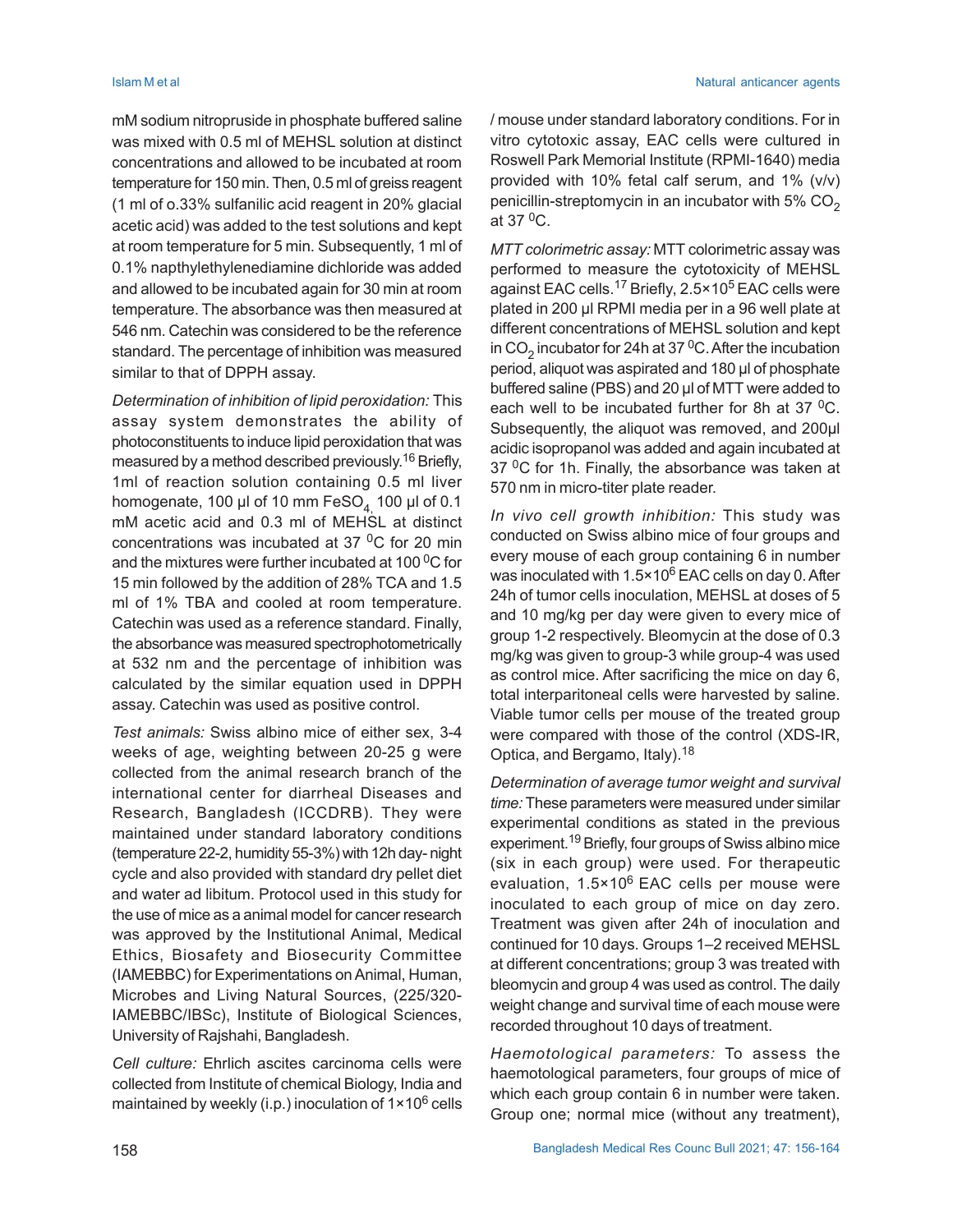#### Natural anticancer agents **Islam M et al.** Natural anticancer agents **Islam M et al.** Natural anticancer agents **Islam M et al.** Natural anticancer agents **Islam M et al.** Natural anticancer agents **Islam M et al.** Natural

group two: EAC bearing control mice (only EAC treated), group three and four: EAC bearing mice treated with MEHSL at dose 5 and 10 mg/kg/day respectively. On the 12th day, after tumor transplantation, tail vein blood was collected which was used to measure hematological profile.<sup>20</sup>

*Cell morphologic change and nuclear damage:* Fluorescence microscopic observation was undertaken to ascertain cellular apoptosis in the absence and presence of MEHSL at dose of 10 mg/ kg. Briefly, the EAC cells were collected from the intraparitoneal space of both group of non-treated and treated mice with MEHSL and then, stained with Hoechst-33342 solution at 37  $\mathrm{^0C}$  for 10 min in dark and subsequently, washed with phosphate buffered saline (PBS). Finally, fluorescence microscopic observation was carried out to determine morphological changes.<sup>17</sup>

*Brine shrimp lethality bioassay:* Brine shrimp lethality bioassay was conducted to explore the cytotoxicity of MEHSL against *Artemia salina* in a 1-day *in vivo* assay. Briefly, 3 mg of MEHSL was dissolved in 0.6 ml of distilled water to get a concentration of 5 µg/ml and the prepared solution was serially diluted to obtain 6.25, 12.5, 25, 50 and 100 µg/ml concentrations. After 24h incubation, the vials were observed using a magnifying glass and noted. From these data, the percentage of mortality of the nauplii was calculated for each concentration and the  $LC_{50}$  value was estimated using Probit analysis as described in the literature.<sup>21</sup>

*GC-MS analysis of chemical constituents:* Separation and identification of the constituents of methanol extract were performed by GC–MS agilent 6890 N gas chromatography hooked to agilent 5973 N mass selective detector. They equipped with a flame ionization detector and capillary column with HP-5MS (30 m  $\times$  0.25 mm  $\times$  0.25 µm). In GC settings: the initial oven temperature was set at 60 °C for 1 min and ramped at 10 °C min-1to 180 °C for 1 min and then ramped at 20 °C min-1 to 280°C for 15 min. The temperature of the injector was controlled at 270 °C. The samples  $(1 \mu l)$  were injected neat, with a split ratio of 1: 10. Helium was used as the carrier gas at a flow rate of 1.0 ml min  $^{-1}$ . Spectra were scanned from 20 to 550 *m/z* at 2 scans s-1. Identification of most constituents by gas chromatography was done by comparing their retention indices with those reported in the literature or with those of authentic components available in database.

*Statistical analysis:* The data were analysed by oneway ANOVA (analysis of variance) followed by multiple comparisons using Dunnett's post hoc test using SPSS software of 16 version. All results were represented as mean ± standard deviation (SD). Differences at *p*<0.05 level were considered to be statistically significant.

### **Results**

*Total phenolic and Flavonoid content:* Our study showed that the phenolic and flavonoid content in MEHSL were 26.23±0.30 mg/g gallic acid equivalent and 131.13±1.40 mg/g catechin equivalent, respectively (table I).

*1*MEHSL were found to exhibit the antioxidant activity with the  $IC_{50}$  values 6.768, 11.54, 29.84 and 17.55 µg/ml for DPPH, ABTS, nitric oxide and lipid peroxidation scavenging ability respectively while 2.651, 3.746, 3.23 and 7.52 µg/ml were for catechin (table I).

| Sample       | <b>TPC</b>   | <b>TFC</b>   | <b>DPPH</b> | <b>ABTS</b>       | <b>Nitric</b> | Lipid             |
|--------------|--------------|--------------|-------------|-------------------|---------------|-------------------|
|              | (mg of       | (mg of       | radical     | radical           | oxide         | peroxidation      |
|              | gallic acid  | catechin     | scavenging  | scavenging        | scavenging    | inhibition        |
|              | equivalent/g | equivalent/g | activity    | activity          | activity      | activity          |
|              | of extract)  | of extract)  | $(IC_{50}$  | $(IC_{50}$ values | $(IC_{50}$    | $(IC_{50}$ values |
|              |              |              | values in   | in $\mu g/ml$ )   | values in     | in $\mu g/ml$ )   |
|              |              |              | $\mu g/ml)$ |                   | $\mu g/ml)$   |                   |
| <b>MEHSL</b> | 26.23±0.30   | 131.13±1.40  | 6.768       | 11.54             | 29.84         | 17.55             |
| Catechin     | -            | -            | 2.651       | 3.746             | 3.23          | 7.52              |

**Table I:** Analysis of TPC and TFC of MEHSL, and its antioxidant effect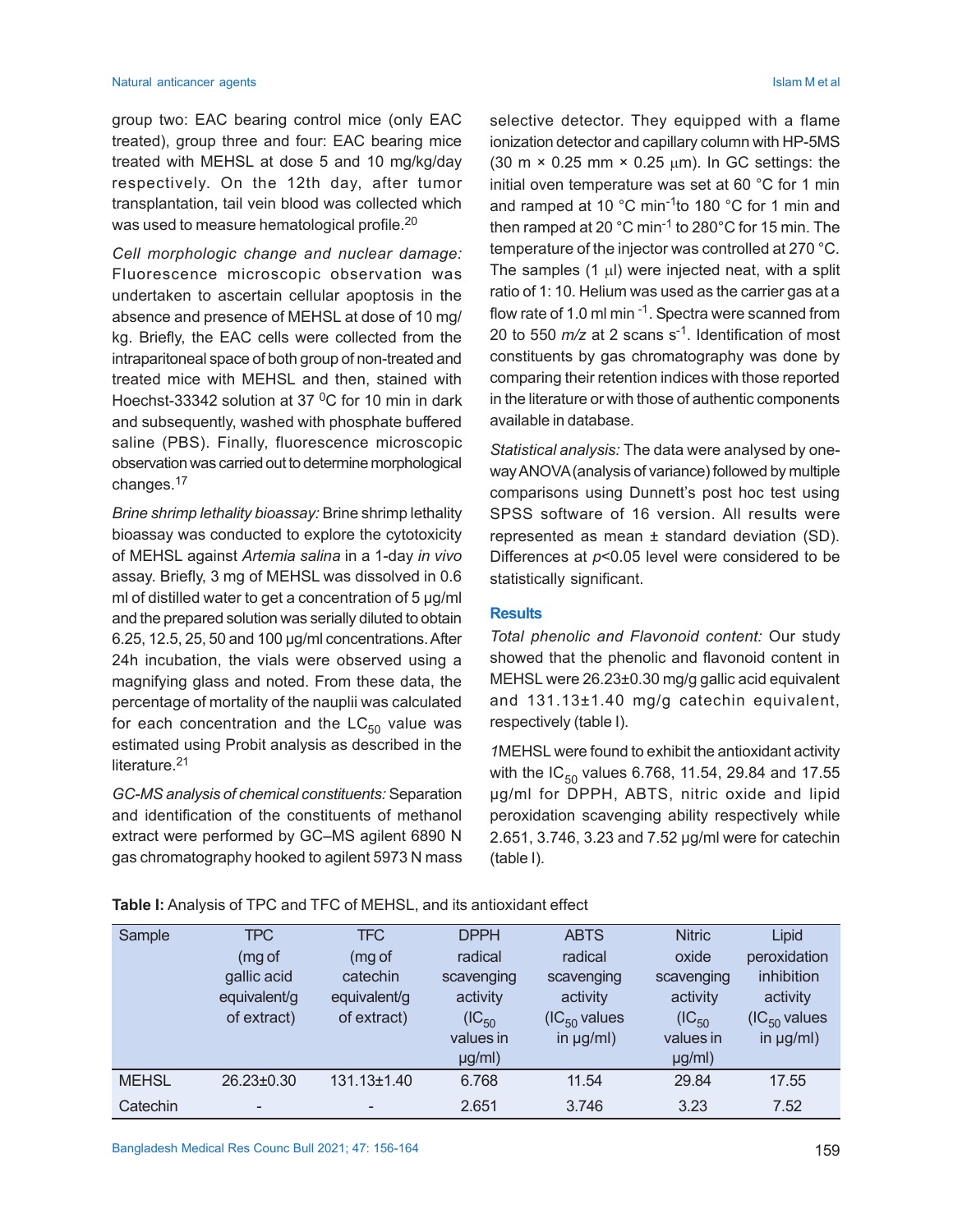*In vitro cytotoxic assay:* To investigate the cytotoxic properties of MEHSL, EAC cells were incubated with extract  $(3.125-100 \mu q/ml)$  at 37 °C for 24 h, and cell viability was calculated by MTT assay. MEHSL induced EAC cell death in a dose dependent manner (figure 1A). A reduced cell growth was observed with MEHSL at a concentration as low as 3.125 µg/ml which markedly increased with increasing concentration of MEHSL compared to control. A strong inhibition (60.87%) of EAC cell growth was observed at concentration 50 ìg/ml which is further increased (79.89%) at concentration 100 ìg/ml of MEHSL. The  $IC_{50}$  value of the MEHSL was determined as 26.15 µg/ml against EAC cell (figure. 1B).

*In vivo cell growth inhibition: In vivo* cell growth inhibition was ascertained with MEHSL at various doses 5 and 10 mg/ kg compared to that of bleomycin at dose 0.3 mg/ kg (table II). The MEHSL at dose 10 mg/ kg per mice/day showed maximum cell growth inhibition (70.15%; *p*<0.05) while that of Bleomycin at dose 0.3 mg/kg per mice/day was (91.82%; *p*<0.05).

*Average of tumor weight and survival time:* Ehrlich ascites carcinoma cells cell-bearing mice were treated with methanol extract at the doses of 5 and 10 mg/ kg/day for 10 days and their tumor weight was

#### **Islam M et al** Natural anticancer agents **Islam M et al** Natural anticancer agents

calculated. It was observed that the extract and bleomycin reduces tumor burden approximately in a similar manner (Table III). It was also noticed that treatment of tumor-bearing mice with methanol extract at doses 5 and 10 mg/kg/day resulted in significant (*p*<0.05) increase of life span, which were 30.04% and 65.94%, respectively, compared with that of control mice (table III).

*Haemotological parameters:* The hematological parameters of treated and untreated mice were studied. In non-treated EAC bearing mice, these parameters showed effect consistent with physiological deterioration as compared with the control mice due to toxicity of EAC cells. However, these deteriorated parameters became reversed toward the normal ranges when MEHSL supplementation was given to them at the dose used in this study (table IV).

*Morphological change and Nuclear Damage:* Fluorescence microscopic observation revealed that EAC cell nuclei were round, regular and homogenously stained with Hoechst 33342 in solvent treated group while EAC cells treated with MEHSL at dose 10 mg/ kg for 5 days showed nuclear condensation, fragmentation and membrane blabbing compared to the normal mice as shown in Figure 2A and 2B respectively. It indicates that the MEHSL could induce apoptosis of EAC cells.



**Figure 1:** (A) Growth inhibition of EAC cells by MEHSL when EAC cells were treated with various doses of MEHSL for 24 h. The inhibition ratios were measured by the MTT assay (n = 3, Mean±SD). (B) IC<sub>50</sub> value of MEHSL was calculated from the dose–response curve.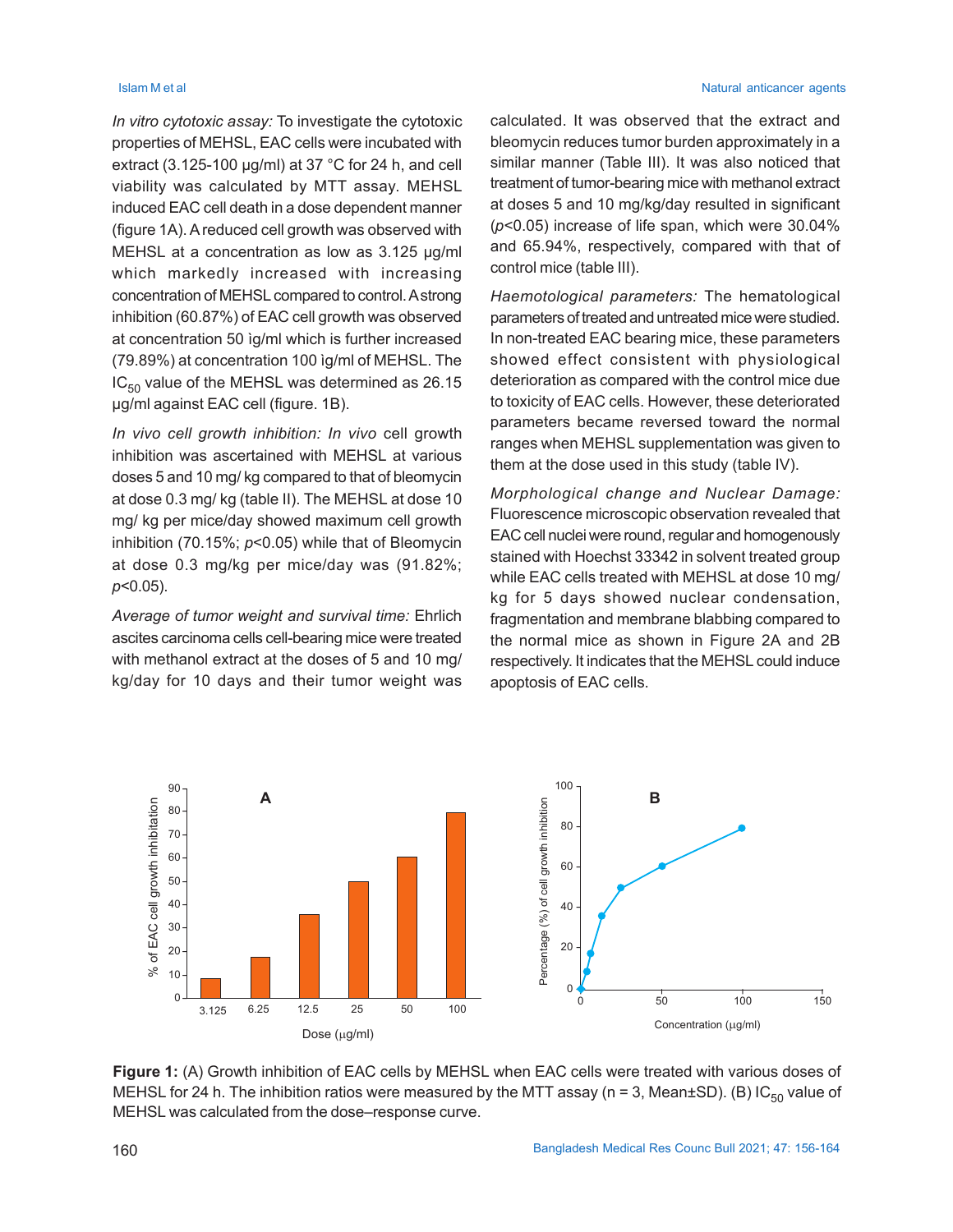#### Natural anticancer agents **Islam M et al.** Natural anticancer agents **Islam M et al.** Natural anticancer agents

| Group          | Treatment                   | Viable EAC cells on day 6 after  | Percentage       |
|----------------|-----------------------------|----------------------------------|------------------|
| No.            |                             | inoculation ( $x 10^7$ cells/ml) | $(\%)$ cell      |
|                |                             |                                  | growth           |
|                |                             |                                  | inhibition       |
|                | EAC + Control               | $4.77 \pm 0.44$                  | $\,$             |
| $\overline{2}$ | $EAC + MEHSL$ (5 mg/kg)     | $1.92 \pm 0.21$ *                | $59.85 \pm 2.36$ |
| 3              | EAC + MEHSL (10 mg/kg)      | $1.40\pm0.15$ <sup>*</sup>       | 70.15±3.14       |
| 4              | EAC + Bleomycin (0.3 mg/kg) | $0.39 \pm 0.09^*$                | $91.82 \pm 1.14$ |

### **Table II:** Effect of MEHSL on Ehrlich ascites carcinoma (EAC) cell growth inhibition

Data are expressed as mean ± SD for six animals in each group. \**p*<0.05: against EAC control group.

### **Table III:** Effect of MEHSL on survival time and body weight gain of EAC cell bearing mice

| Group | Treatment                   | <b>MST</b>                    | %ILS             | Body weight gain             |
|-------|-----------------------------|-------------------------------|------------------|------------------------------|
| No.   |                             | (in days)                     |                  | $(g)$ after 15 days          |
|       | EAC + Control               | $20.25 \pm 1.70$              | -                | $16.00 \pm 1.41$             |
| 2     | $EAC + MEHSL$ (5 mg/kg)     | $26.25 \pm 0.95^*$            | $30.04 \pm 2.68$ | $5.12 \pm 0.85$ <sup>*</sup> |
| 3     | EAC + MEHSL (10 mg/kg)      | $33.50 \pm 1.29^*$            | 65.94+4.24       | $4.37\pm0.57*$               |
| 4     | EAC + Bleomycin (0.3 mg/kg) | $39.25 \pm 0.79$ <sup>*</sup> | 93.82±3.45       | $3.62 \pm 0.47$ *            |

Data are expressed as mean ± SD for six animals in each group. *p*<0.05: against EAC control group.

| Table IV: Effect of MEHSL on blood parameters of tumor bearing Swiss albino mice |  |  |
|----------------------------------------------------------------------------------|--|--|
|                                                                                  |  |  |

| Name of Exp.         | RBC Cells $(x10^9)$ /ml | WBC Cells $(x10^6)$ /ml | % of Hb gm/dl           |
|----------------------|-------------------------|-------------------------|-------------------------|
| Normal mice          | $6.67 \pm 0.23$         | $8.75 \pm 0.53$         | $14.48 \pm 0.52$        |
| EAC+Control          | $2.00+0.18$             | 42.00±5.71              | $9.50 \pm 0.73$         |
| EAC+MEHSL (5 mg/kg)  | $2.90 \pm 0.17$ *       | $11.75 \pm 2.06$        | $13.1 \pm 0.95$         |
| EAC+MEHSL (10 mg/kg) | $4.68 \pm 0.50$         | $7.75 \pm 1.70$         | 15.35±0.66 <sup>*</sup> |

Data are expressed as mean ± SD for six animals in each group. \**p*<0.05: against EAC control group.

*Brine shrimp lethality bioassay (LC<sub>50</sub>):* The brine shrimp lethality bioassay was carried out to assess the in vitro cytotoxic effect of MEHSL. Percent of mortality of nauplii were increased with the increasing concentration of MEHSL and the medium lethal concentration ( $LC_{50}$ ) was found to be 21.32 µg/ml.

*Chemical constituent of MEHSL:* A total of seven components as hexadecanoic acid, methyl ester

(2.845%), hexadecanoic acid (9.858%), linolenic acid methyl ester (2.142%), 9,12- -octadecadien -1-Ol (2.063), alpha-glyceryl linolenate (6.138), arachidic acid (23.280%) and phthalic acid, 6-ethyloct-3-yl 2 ethylhexyl ester (74.926%) were identified in the methanol extract, accounting for 100% of the extract (table IV & figure 3).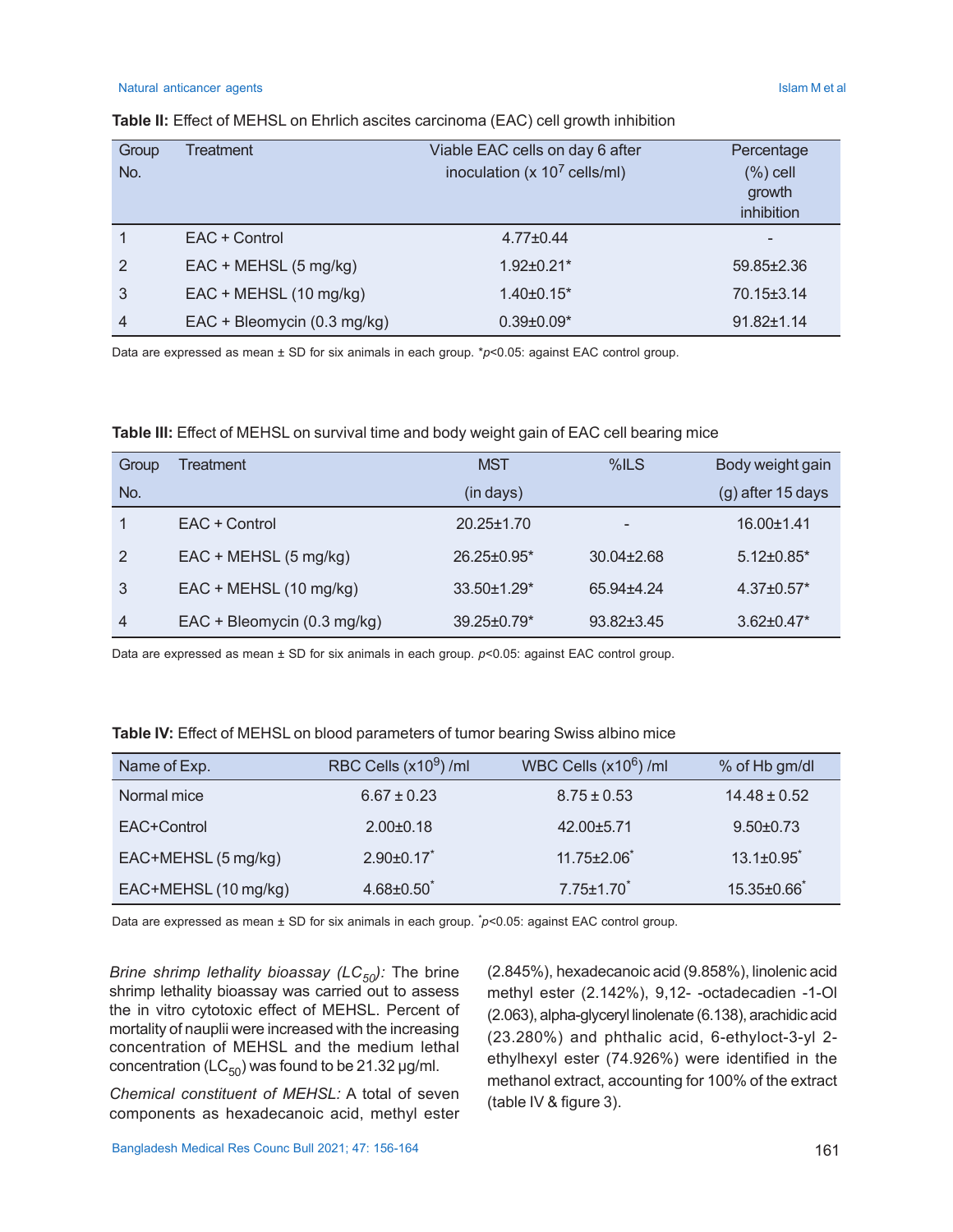

**Figure 2:** The MEHSL induced apoptosis is in Ehrlich ascites carcinoma (EAC) cell. Ehrlich ascites carcinoma (EAC) cells were treated for 5 days then cells were collected from the treated and non-treated EAC-bearing mice and stained with Hoechst 33342 and observed by fluorescence microscopy. Left panel (A) indicates control and right panel (B) indicates MEHSL (10 mg/kg/day) noted that apoptotic characteristics e.g. nuclear condensation and fragmentation are seen in Figure B.

|   | Peak# Name of compound                            | Retention | Percentage  |
|---|---------------------------------------------------|-----------|-------------|
|   |                                                   | Time      | composition |
|   | Hexadecanoic acid, methyl ester                   | 20,327    | 2.845       |
| 2 | Hexadecanoic acid                                 | 20.826    | 9.858       |
| 3 | Linolenic acid methyl ester                       | 22.586    | 2.142       |
| 4 | 9,12--octadecadien-1-OI                           | 22.992    | 2.063       |
| 5 | alpha-glyceryl linolenate                         | 23.084    | 6.138       |
| 6 | Arachidic acid                                    | 23.280    | 2.029       |
|   | Phthalic acid, 6-ethyloct-3-yl 2-ethylhexyl ester | 28.181    | 74.926      |



**Figure 3:** Gas chromatography–mass spectrometry chromatogram of methanol extract of *H. sabdariffa* leave showing the peaks of the main active compounds.

MEHSL: Methanol extract of leaves of *H. sabdariffa*; GC-MS: Gas chromatography–mass spectrometry, EAC: Ehrlich Ascites Carcinoma Cells, IC $_{50}$ : Inhibitory concentration at which 50% inhibition is observed, MTT: 3-(4,5-dimethythiazol-2-yl)-2,5-diphenyltetrazolium bromide, CA: Catechin.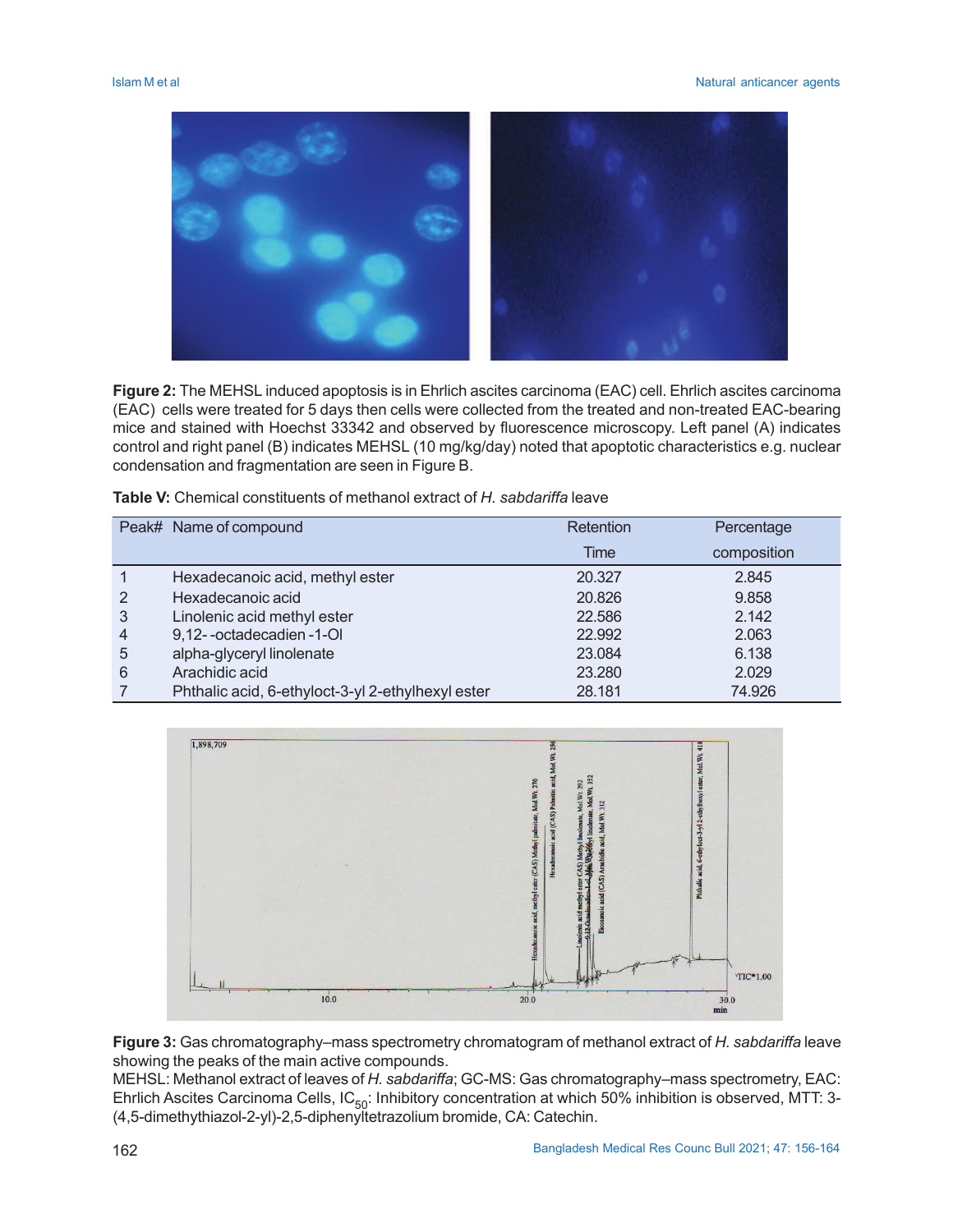#### **Discussion**

In the present study, we demonstrated that MEHSL contains a significant amount of phytochemicals (total phenolics and flavonoids) and possesses antioxidant and a strong free radical scavenging activity (table 1). In previous reports, it has been supported that medicinal plants that are affluent with phenols and polyphenolic compounds can play a crucial role in corresponding reactive oxygen species and acts as antioxidant.22 Many natural compounds of plantderived extracts have crucial roles in corresponding the intracellular redox status and antioxidant function. Polyphenols and flavonoids which are the most plentiful component in plant kingdom, have anticancer property. <sup>23</sup> Therefore, natural compounds with antioxidants upshots are imperative therapeutic forecast for cancer.<sup>24</sup> In this study, we scrutinized the antioxidant prospective of MEHSL through diverse *in vitro* models for the first time. These evidences help us to state that the antineoplastic properties of MEHSL may be due to the presence of phytoconstituents with antioxidative activity.

Cancer involves uncontrolled proliferation of tumor cells. Our present study was conducted on EAC bearing mice to explore the anticancer activities of MEHSL. Given that Ehrlich Ascites Carcinoma (EAC) rapidly grows with very aggressive behavior.<sup>25</sup> MTT assay was performed in the present study where MEHSL was found to inhibit EAC cells proliferation in a dose-dependent manner (figure 1A). Numerous studies performed MTT assay previously to evaluate the *in vitro* capacity of an extract or a compound to inhibit the growth of cancer cell and the results obtained from those studies support the findings of the present study indicating the probable use of the present extract as an anticancer agent.<sup>17</sup>

Tumor cell growth inhibition, enhancement of lifespan of tumor bearing mice, reduction of tumor weight, as well as hematological parameters are considered to be very important and promising tool to arbiter a potent anticancer drug.<sup>26</sup> In this study, untreated EAC cellbearing mice gained body weight rapidly due to tumor burden but the treatment of the EAC-cell bearing mice with MEHSL reduced body weight gain significantly, inhibited cell growth sufficiently and increased life span remarkably (table II).

The MEHSL also reduced the tumor burden of EACbearing mice remarkably, as MEHSL-treated mice showed only 72.68% augmentation in body weight compared to that of only EAC-inoculated mice, whereas that of bleomycin-treated mice increased by 77.37%.

Moreover, MEHSL supplementation increased the life span of tumor-bearing mice very effectively, compared to that of control and bleomycin–treated EAC-bearing mice (table III) and similar results were also observed in EAC-bearing mice treated with plant extract.<sup>19</sup>

In cancer chemotherapy, the major problems are myelosuppression and anemia. In anemia, percentage of RBC or hemoglobin in tumor bearing mice is reduced probably either due to iron deficiency or due to hemolytic or myelopathic conditions.<sup>27</sup> Administration of the methanol extract in EAC cellbearing mice reversed back all the altered hematological parameters more or less to normal level (table IV) and this result is similar with that of previous studies<sup>19</sup> where EAC cell-bearing mice were treated with bioactive compounds suggesting the protective action of MEHSR on the hemopoetic system.

Apoptosis, an intrinsic cell-suicidal mechanism regulated by various cellular signaling pathways, is characterized by cell shrinkage, condensation of chromatin and apoptotic body formation.<sup>17</sup> In this study, EAC cells treated with MEHSL showed characteristics features of apoptosis (cell membrane blebbing, nuclear condensation and fragmentation.) On the Other hand, regular and round shape was found in control cell (figure 2). Apoptosis of EAC cells was also reported by using different plant extracts.<sup>17</sup>

Hexadecanoic acid, methyl ester (2.845%), hexadecanoic acid (9.858%), linolenic acid methyl ester (2.142%), 9,12- -octadecadien -1-Ol (2.063), alphaglyceryl linolenate (6.138), arachidic acid (23.280%) and phthalic acid, 6-ethyloct-3-yl 2-ethylhexyl ester (74.926%) were identified as the major components of MEHSL by GC-MS analysis (table V). Hexadecanoic acid was found to have potential antioxidant activity. <sup>28</sup> The antitumor properties of the extracts may be caused due to presence of these compounds

#### **Conclusion**

The present study concluded that MEHSL was effective in inhibiting the growth of EAC *in vitro* and *vivo* conditions. The possible mechanism of this antineoplastic effect may be due to the rich polyphenolic and flavonoid content of MEHSL and its antioxidant properties. It may be possible that as natural antioxidants polyphenolic and flavonoid type compounds reinforce the endogenous antioxidant defense from reactive oxygen species (ROS) ravage and restore the optimal balance by neutralizing the reactive species. However, our future studies will be carried out to identify the compounds involved in antioxidant and antineoplastic activities.